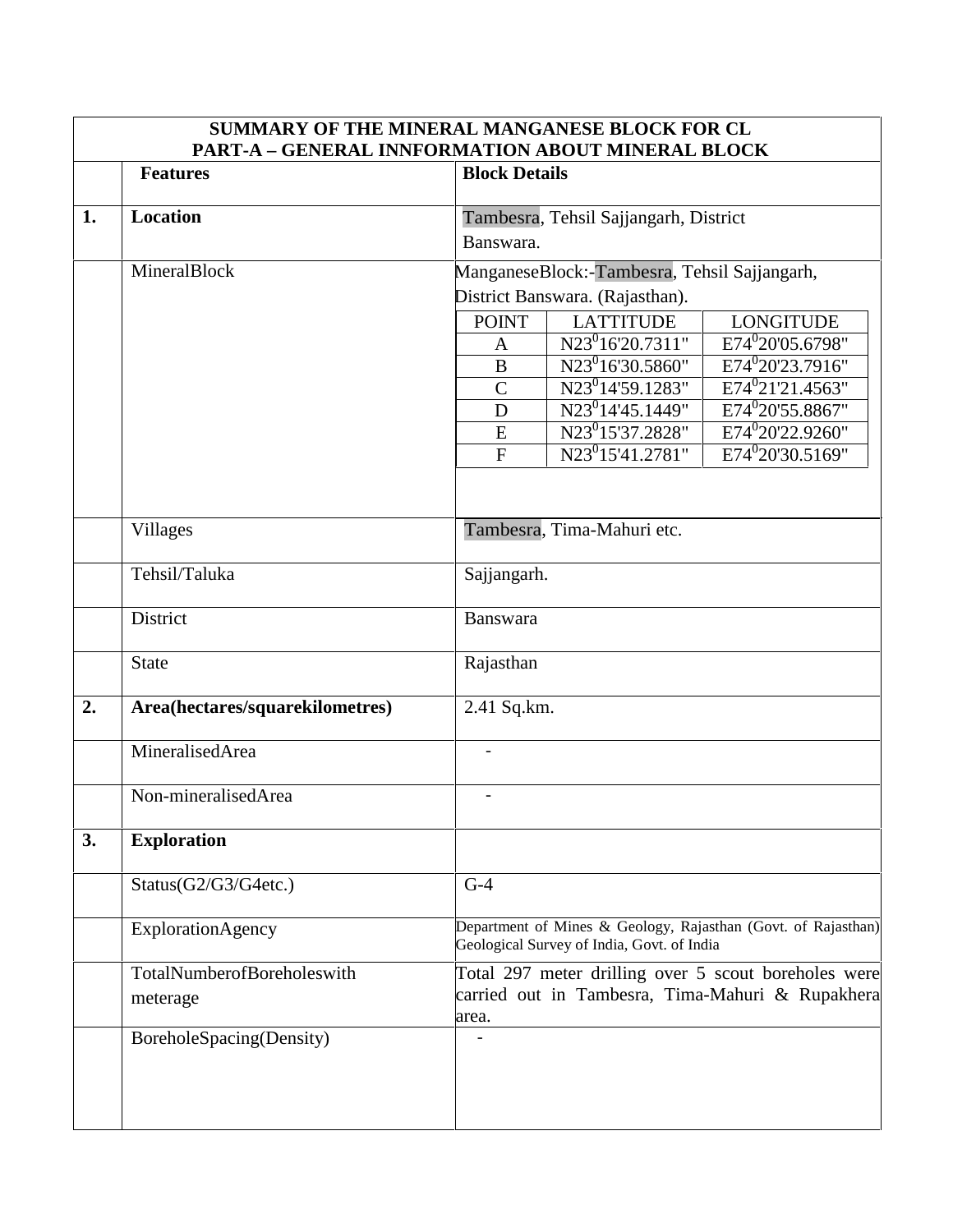| $\overline{4}$ . | QuantityofMinerals(Grade-wise)            |                                                                                                                                                                                                                                                                        |  |  |
|------------------|-------------------------------------------|------------------------------------------------------------------------------------------------------------------------------------------------------------------------------------------------------------------------------------------------------------------------|--|--|
|                  | Mineral                                   | Average grade of Mn- 20.36 %, Fe- 4.58 %,<br>$SiO2$ - 32.11% as mentioned in the approved<br>mine plan by IBM in favour of Asian mining<br>associates(ML 04/2004).(Annexure-2).                                                                                        |  |  |
|                  | TotalGeologicalResources                  | 4.032 Million Tonnes.                                                                                                                                                                                                                                                  |  |  |
| 5.               | <b>MineralisedZones</b>                   |                                                                                                                                                                                                                                                                        |  |  |
|                  | <b>NumberofMineralZones</b>               |                                                                                                                                                                                                                                                                        |  |  |
|                  | Trend(DipandStrike)                       | NW-SE and bears South-Westerly steep dip.                                                                                                                                                                                                                              |  |  |
|                  | TotalThickness                            | Average depth 25 m (determined from Mn<br>mineralisation was intermittently encountered<br>in the bore holes from drilled depth 2.5 to 42.5<br>mt (2.50 to 42.50 m around Tima-Mahuri,<br>Tambesra area & from 3.05 to 38.25 m around<br>Rupakhera at inclined depth). |  |  |
| 6.               | <b>Accessibility</b>                      |                                                                                                                                                                                                                                                                        |  |  |
|                  | <b>NearestRailHead</b>                    | Nearest Railway Station from block area is<br>Ratlam Junction at about 105 Km                                                                                                                                                                                          |  |  |
|                  | Road                                      | Block area is located about 50 K.M towards<br>South from District head-quarter Banswara<br>National highway NH-113 (Banswara-Dahod<br>Road).                                                                                                                           |  |  |
|                  | Airport                                   | Maharana-Pratap Airport Udaipur is Dabok<br>which is at about 215 km from the area.                                                                                                                                                                                    |  |  |
| 7.               | <b>Hydrography</b>                        |                                                                                                                                                                                                                                                                        |  |  |
|                  | LocalSurfaceDrainagePattern(<br>Channels) | In general drainage pattern is buffer area (low<br>undulating terrain with rugged ridges).                                                                                                                                                                             |  |  |
|                  | Rivers/Streams                            | Some seasonal nallas are also flowing<br>through the area which ultimately<br>Confluences into the Haran river flowing in<br>Northern direction and joins finally Mahi<br>river.                                                                                       |  |  |
| 8.               | <b>Climate</b>                            |                                                                                                                                                                                                                                                                        |  |  |
|                  | MeanAnnualRainfall                        | The average annual rainfall is 92 cms/annual.                                                                                                                                                                                                                          |  |  |
|                  | Temperatures(December)                    | $10^0$ C                                                                                                                                                                                                                                                               |  |  |
|                  | Temperatures(June)                        | $45^0C$                                                                                                                                                                                                                                                                |  |  |
| 9.               | <b>Topography</b>                         |                                                                                                                                                                                                                                                                        |  |  |
|                  | ToposheetNumber                           | 46 I/07                                                                                                                                                                                                                                                                |  |  |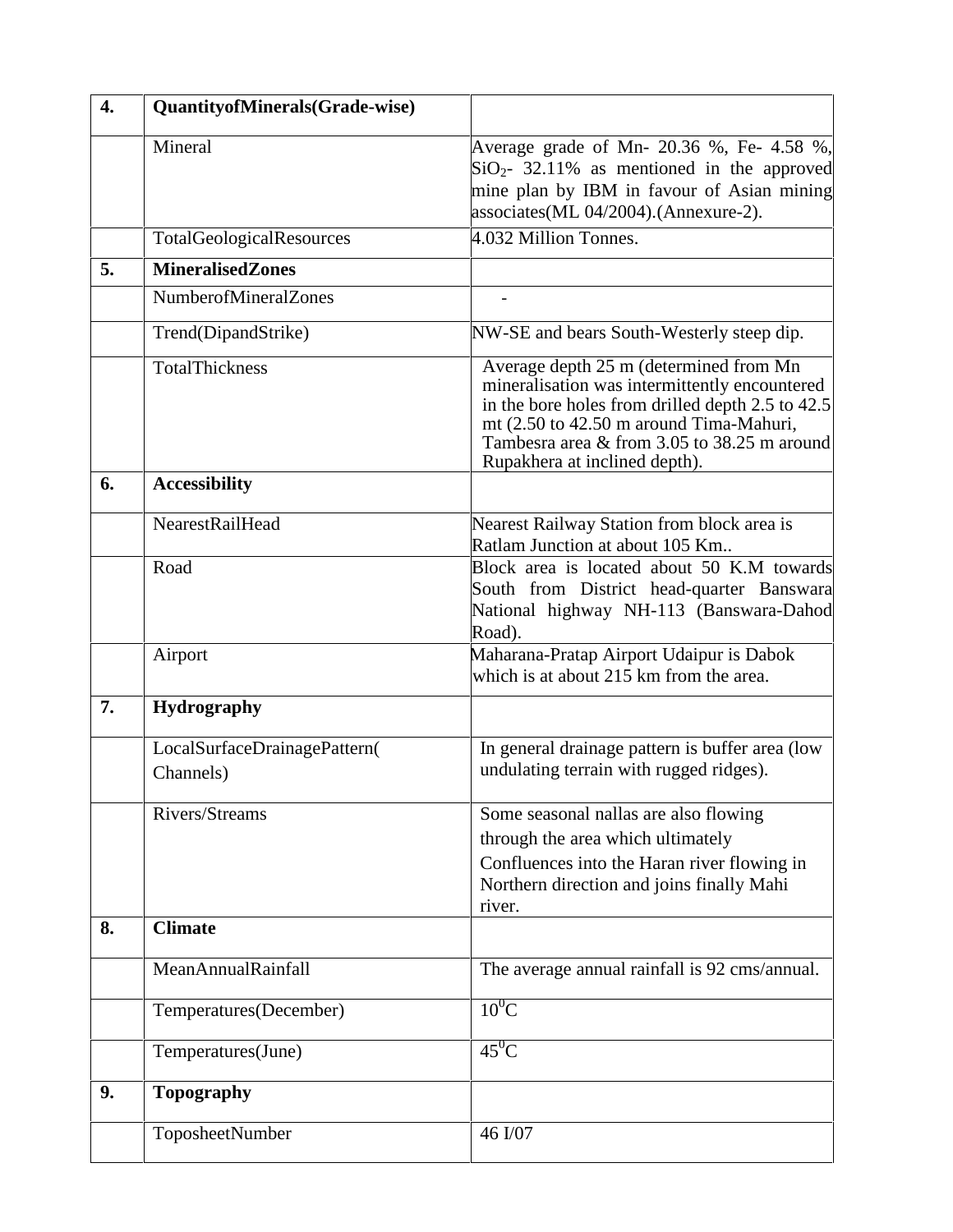Morphologyofthe Area The Area is undulating gently sloping towards north, basaltic area forming plateau in south, average elevation of 245m above MSL.

## **PART B – PARTICULARS OF STATUTORY LICENSES, PERMITS,PERMISSIONS,CONCESSIONS,APPROVALSANDCONSENTSR ELATEDTOMININGOPERATIONS**

|                  | <b>Particulars</b>                                                                                  | <b>Details/Status</b>                      |
|------------------|-----------------------------------------------------------------------------------------------------|--------------------------------------------|
| 1.               | ForestClearance                                                                                     |                                            |
| 2.               | wildlifeclearance(sanctuary,reserveorspecialzoneclea<br>rances)                                     |                                            |
| 3.               | <b>EnvironmentClearance</b>                                                                         |                                            |
| $\overline{4}$ . | MiningPlanApproval                                                                                  |                                            |
| 5.               | Consenttoestablish                                                                                  |                                            |
| 6.               | Explosivelicense                                                                                    |                                            |
| 7.               | Permissionformineopening                                                                            |                                            |
| 8.               | Permissionofinstallation/trialoperationofequipment                                                  | To be obtained by the<br>successful Bidder |
| 9.               | Groundwaterclearance(Centre/State)                                                                  |                                            |
| 10.              | Railwaysidingapproval                                                                               |                                            |
| 11.              | Approvalfordieselstorage                                                                            |                                            |
| 12.              | PowerlinefromStateDiscom                                                                            |                                            |
| 13.              | Clearances relating to work under an<br>existingtransmissionlineorshiftingofthetransmission<br>line |                                            |
| 14.              | GramaSabhaconsent                                                                                   |                                            |
| 15.              | Anyotherclearancesto startminingoperation                                                           |                                            |